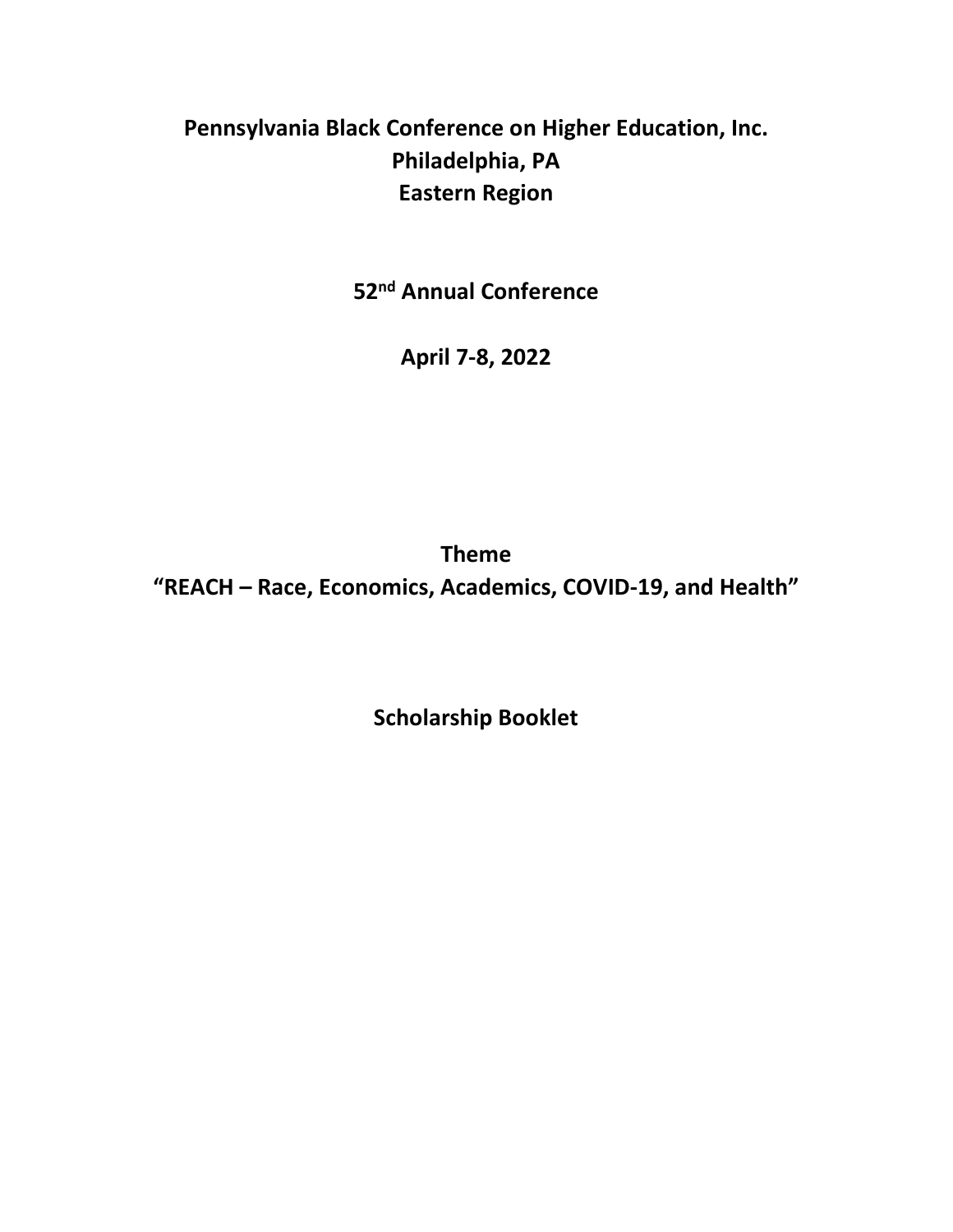# **The K. Leroy Irvis PBCOHE Scholarship**

#### *Western Region*

#### **Ms. Jada Woods**

Junior The Pennsylvania State University GPA: 3.45 Major: Chemical Engineering

Jada Woods is a junior at Penn State University, majoring in chemical engineering. Hailing from Pittsburgh, PA, Jada finds her purpose lies in making an impact in her community through giving back to younger students and sharing joy with everyone she comes in contact with. Her extracurricular activities at Penn State include her involvement with the Penn State National Society of Black Engineers Chapter (NSBE), Chemical Engineering Honor Society, Omega Chi Epsilon (OXE), and serving on the executive board for Unity Christian Campus Ministries (UCCM). In her free time, she loves listening to music and playing the piano, spending time with family and friends, and participating in nature walks and recreational sports. If there was a quote she would model her life after, it would be, "you're blessed to be a blessing."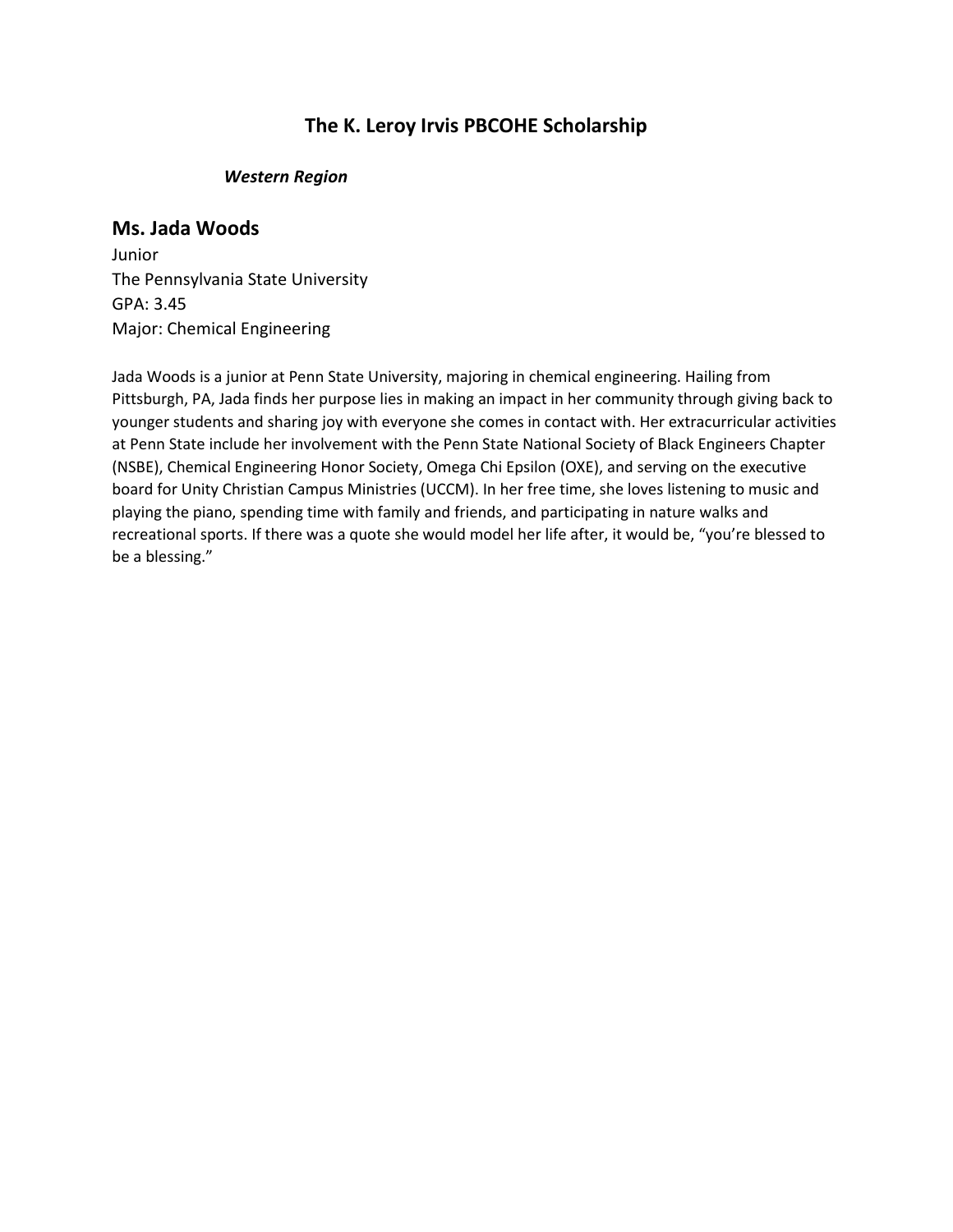#### *Eastern Region*

# **Ms. Macawi Delores Amena Thomas-EL**

Junior Cheyney University of Pennsylvania GPA: 4.00 Major: Social Relations (Criminal Justice Concentration)

Macawi Thomas-EL is a junior at Cheyney University of Pennsylvania, majoring in Criminal Justice and minoring in psychology. She currently maintains a cumulative grade point average of 4.0, and is involved in several campus organizations including the Cheyney University Psychology Club, the Cheyney University Honors Academy, and the Delta Iota Chapter of Alpha Kappa Alpha Sorority, Incorporated. Most recently in November, Macawi was appointed the President of her undergraduate chapter of Alpha Kappa Alpha and serves as a delegate for the North Atlantic Region. She spearheads the Chapter Archives Committee which aims to maintain an accurate account of all Chapter history and records since its chartering in 1954. Outside of Cheyney University, Macawi is the founder and chairwoman of Black Delco Speaks, which seeks to provide a safe space for Black students in predominantly white Delaware County High Schools. Additionally, Macawi holds two district and one state championship title from the Pennsylvania Interscholastic Athletic Association. In her free time, she enjoys following politics, writing, and spending time with her family.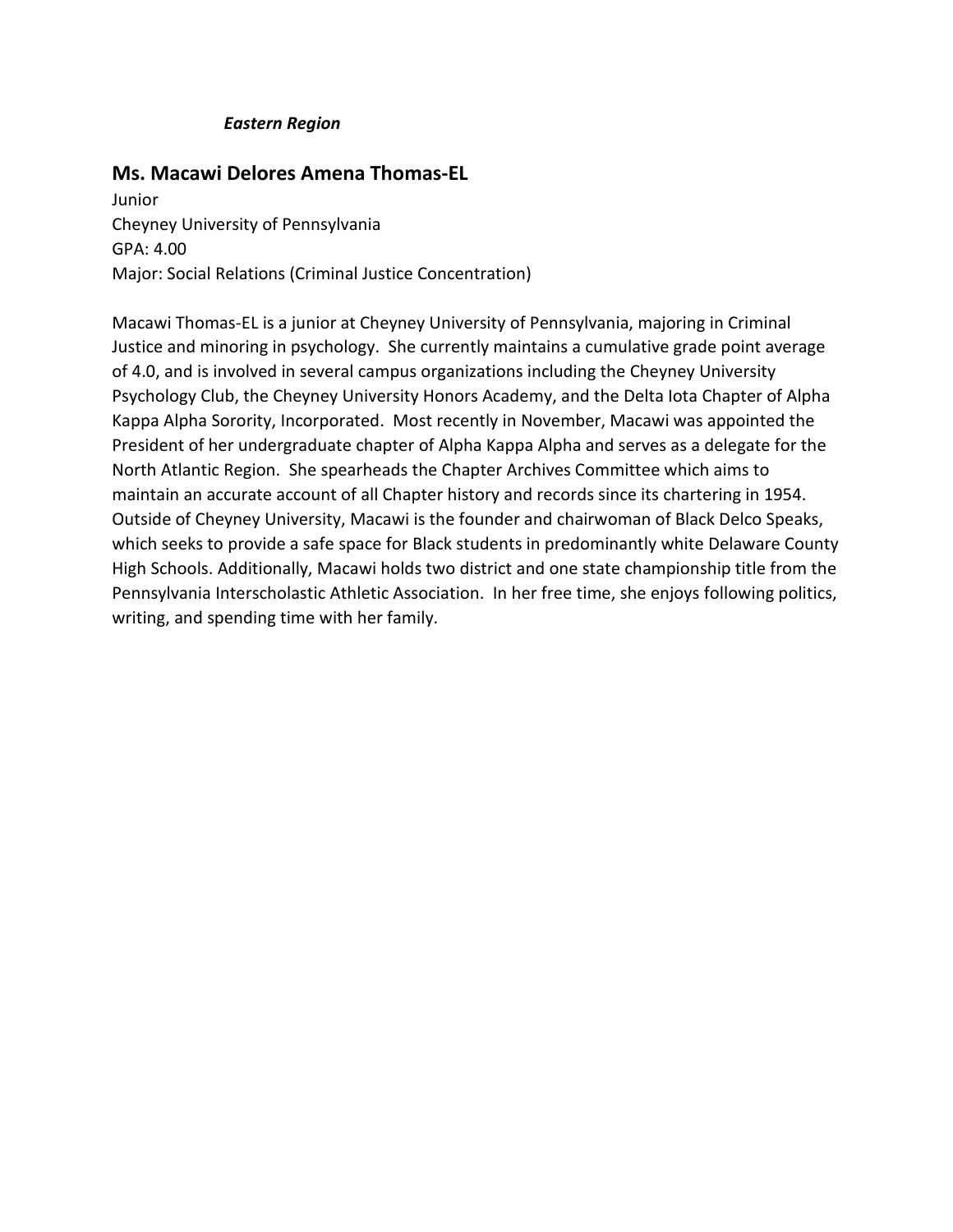#### *Central Region*

### **Ms. Hilarie Muan Gbotoe**

Junior Thaddeus Stevens College of Technology GPA: 3.81 Major: Water and Environmental Technology

My name is Hilarie Muan Gbotoe. I am a 27-year-old single mother of an amazing 9-year-old boy. I am from Liberia (West Africa). I am a first-generation immigrant. I came to America when I was eight years old with my family. I am currently a U.S. citizen. My objective in life is to become a better version of myself every day, continue to influence the youth in every way, shape or form positively, make an impact in my community and church.

I was brought up in a musical household. My father is a pastor who plays every instrument with his brothers, while my mother is a singer/songwriter; to follow in my parent's footsteps, I play the drums for his church, have created instrumental beats for people to use as background music for their YouTube videos. I have volunteered every year for the Rafiki African Festival in downtown Lancaster, PA as a model or dancer. I have volunteered at recreational centers to be an assistant coach or an apprentice. I love to dance, and I teach a style of dancing called Afrobeats. My goal is to raise awareness and bring the knowledge of West African culture to the public. As I further my education at Thaddeus Stevens College, I will obtain my degree in Water and Environmental Technology, and begin a lifelong career in a field that will allow me to make a difference in the lives of many.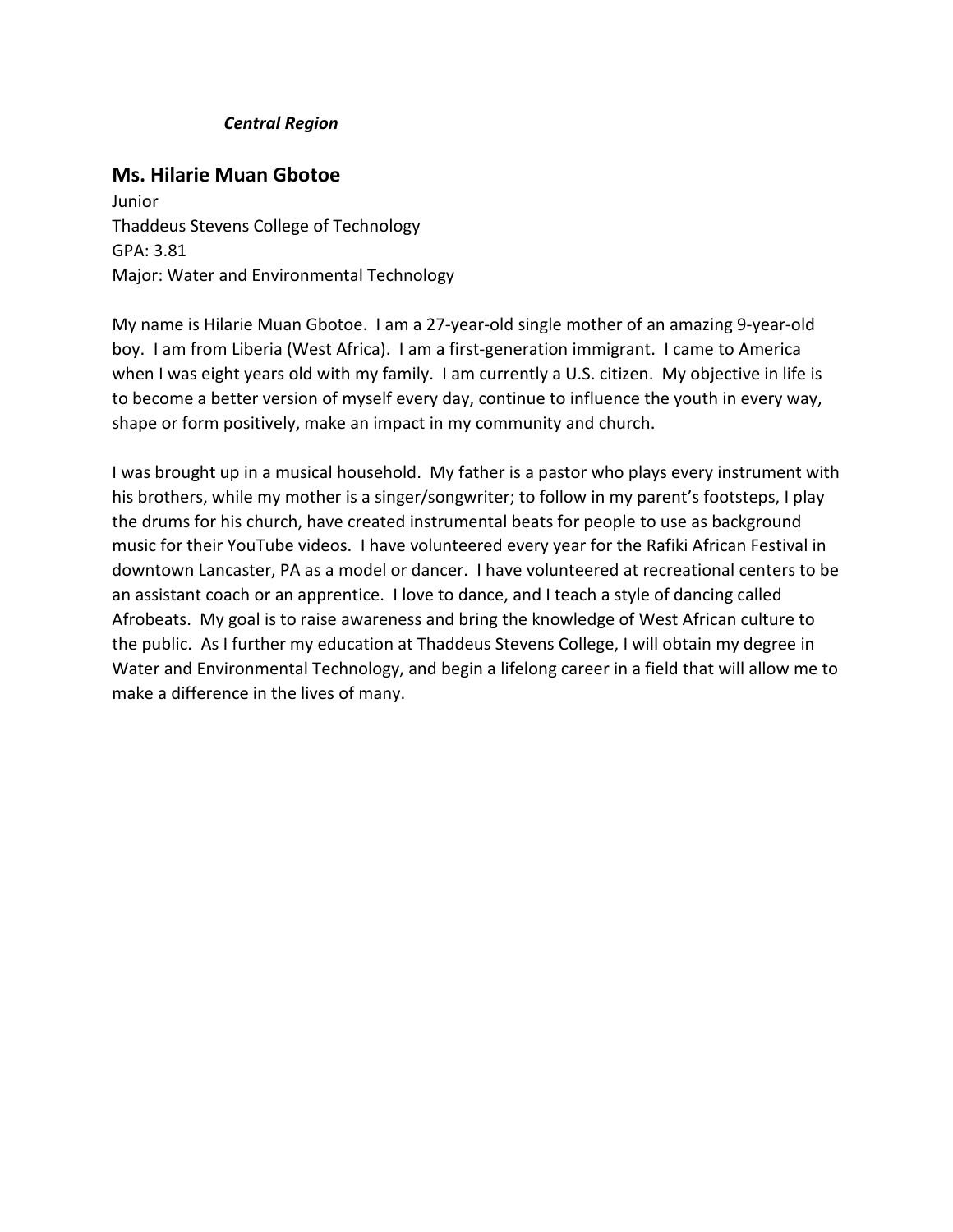# **W. Terrell Jones Equity Scholarship**

# **Ms. Kalika Colbert**

Senior Delaware County Community College GPA: 3.54 Major: Nursing

I was born in West Philadelphia and raised by my mother along with my 2 sisters. I went to Daroff Elementary School, Julia R. Masterman Middle School, and Overbrook High School. I worked throughout high school as a cashier to help support my household and save for college. I took classes at Community College of Philadelphia and earned my Associates degree in Social and Behavioral Science. I have always valued education and currently home school my 3 children with the help of my husband. I work part time as a peer mentor at Delaware County Community College and PRN at Lankenau Medical Center with COVID-19 patients. My goal is to become a nurse practitioner and specialize in Women and Children's Health. It is my purpose in life to become an asset to families in low-income communities. My dream is to manage my patients clinical care and coordinate additional onsite services including mental health, nutrition, preventive care, dental, physical fitness, and chronic disease management.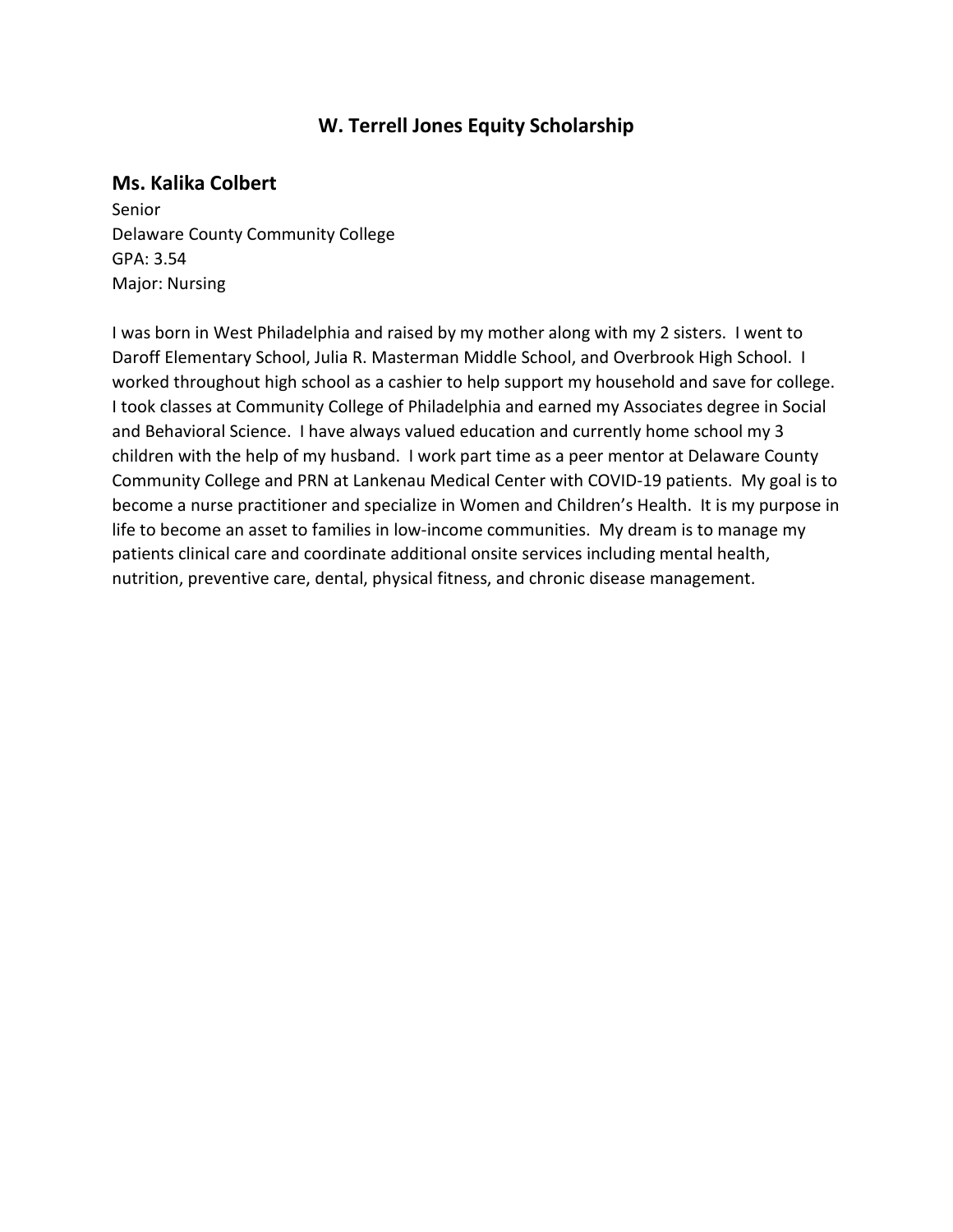# **Robert D. Lynch Leadership Scholarship**

#### **Mrs. Shantia McCoy-Jones**

Graduate Student Widener University GPA: 3.84 Major: Ph.D. Nursing Science (Nursing Education)

Currently field-based at the Corporal Michael J. Crescenz VA Medical Center-Living Center in Philadelphia, PA as an Education/Wound Care Specialist. Shantia was the first African American to earn a Bachelor of Science Degree (BSN) from Mansfield University/Robert Packer School of Nursing. Shantia began her career in critical care nursing and observed the lack of diversity in critical nursing education. She was offered an opportunity to teach undergraduate education which supported her passion for education, diversity, mentoring and would care. She earned the MSN in Adult Health Nurse Practitioner and post masters in Family Nurse Practitioner; Nursing Education; and Wound, Ostomy, and Continence Nursing from LaSalle University.

Shantia is passionate about mentoring inter-professionals to reach career and professional goals. She developed a career development educational program to provide staff with knowledges, resources, and tools to guide staff in their development as leaders, mentors and clinical professionals. Shantia is married to an Air Force Veteran, Eric Jones, and she is a mother to his son, Dominique.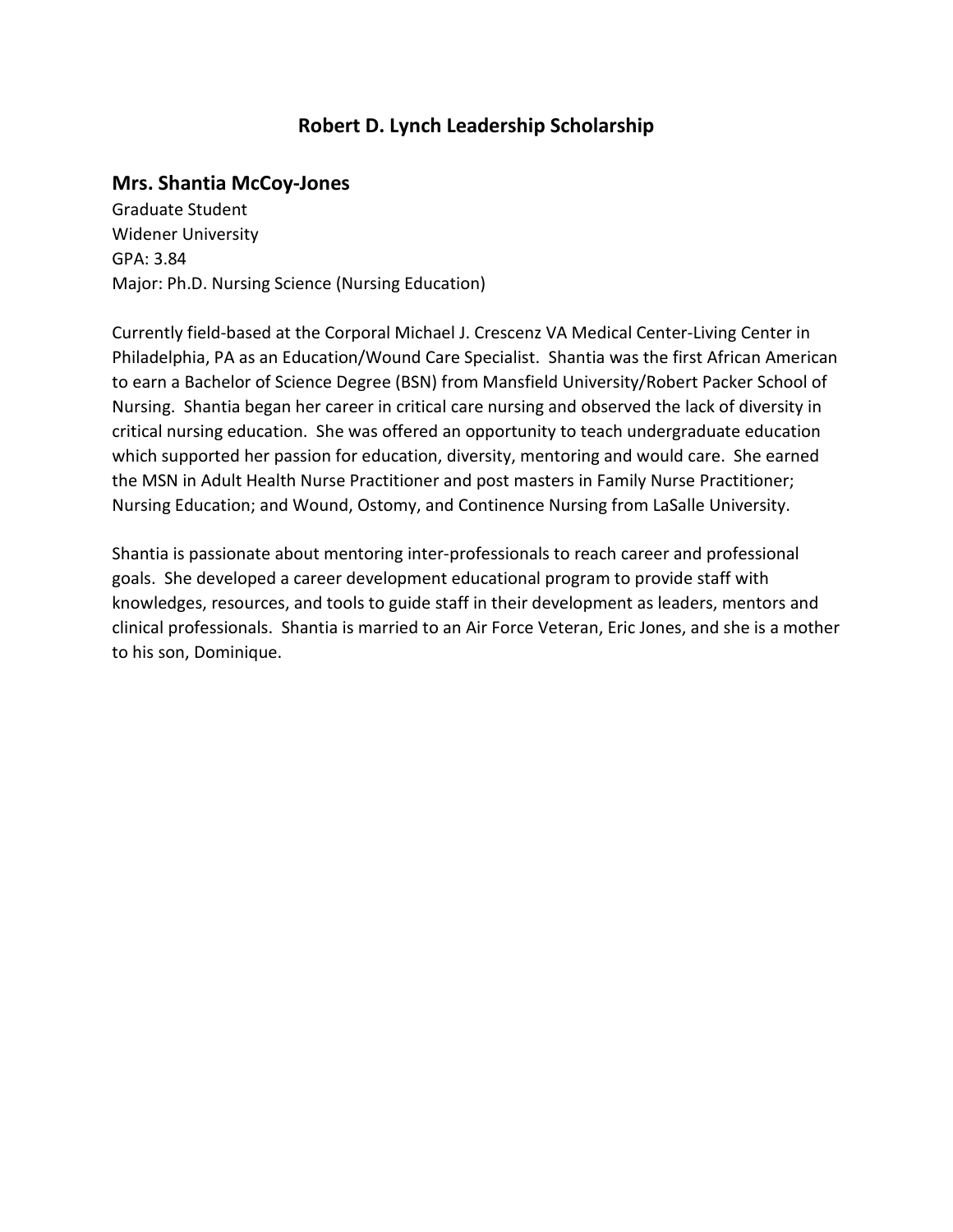# **Esther-Jafari Haymon Scholarship**

# **Mr. Jaron Felder**

Senior West Chester University of Pennsylvania GPA: 3.86 Major: Communication Arts

Born in Philadelphia, PA. My name is Jaron Felder and I am a communications student who earned an Associate's degree from Delaware County Community College. I am a photographer who loves traveling and capturing amazing images. I am currently a senior communication scholar enrolled at West Chester University expecting to graduate in May 2022. I plan to acquire a master's degree in Human Resources and find a career in the field.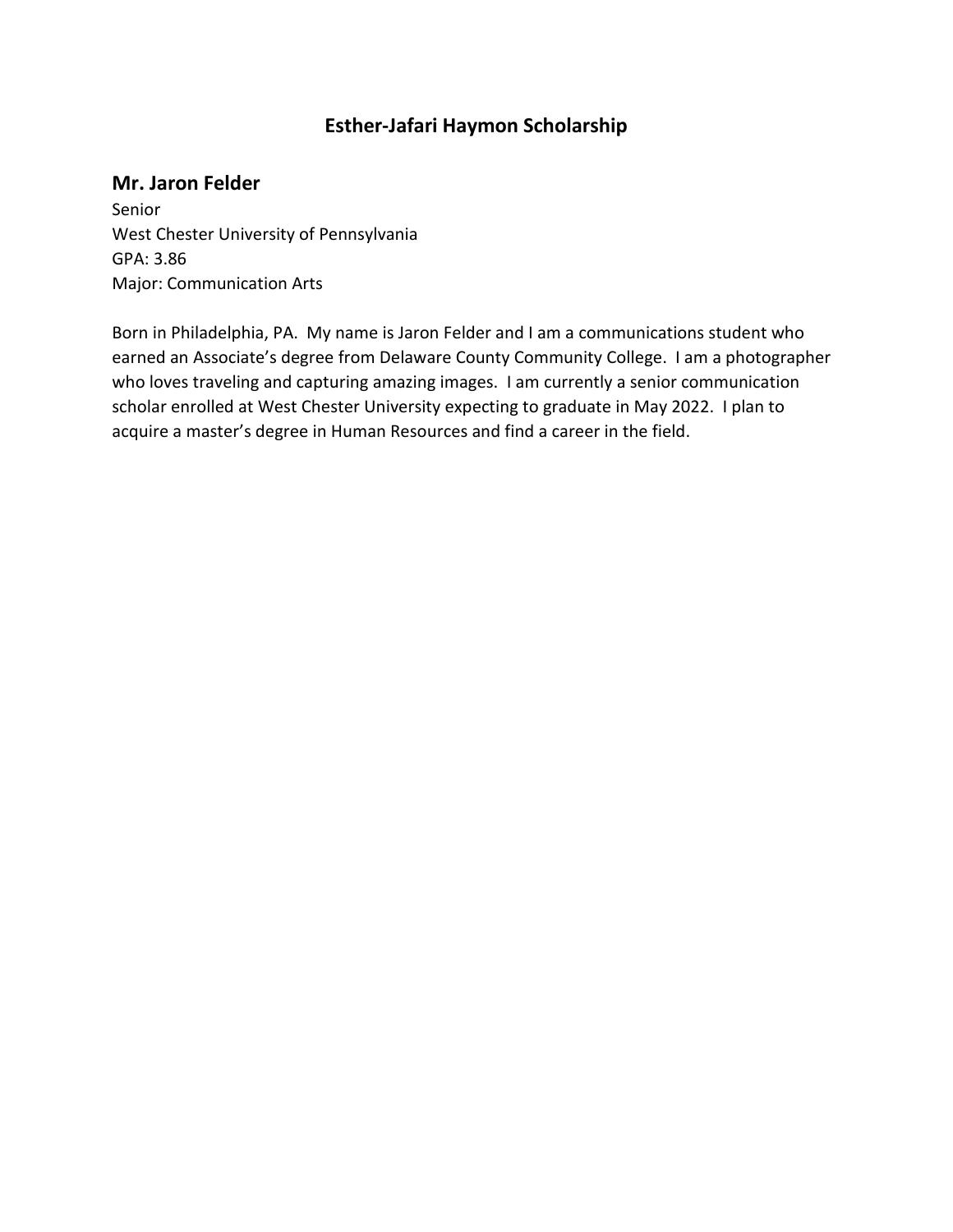# **John S. Shropshire Graduate Scholarship**

# **Ms. Brianna McBride**

Graduate Student University of Pittsburgh GPA: 3.76 Major: Applied Behavior Analysis

Brianna McBride is a current graduate student at the University of Pittsburgh's Applied Behavioral Analysis (ABA) program. A Philadelphia native, Brianna came to Pittsburgh to continue her higher education journey and has not left since. With a bachelor's degree, magna cum laude, in psychology also from the University of Pittsburgh, she is now working with children with autism and other developmental disorders at Pittsburgh Behavioral Services as a behavior technician. Brianna is passionate about making effective change in her career, especially through diversity and inclusion initiatives. Brianna strives to give her very best regardless of circumstances and is dedicated to serving exceptional children. Outside of the classroom, she is involved in focus groups for increasing diversity within the field of ABA and serves on the service committee of the Council for Graduate Students in Education. Brianna is beyond grateful for this scholarship opportunity.